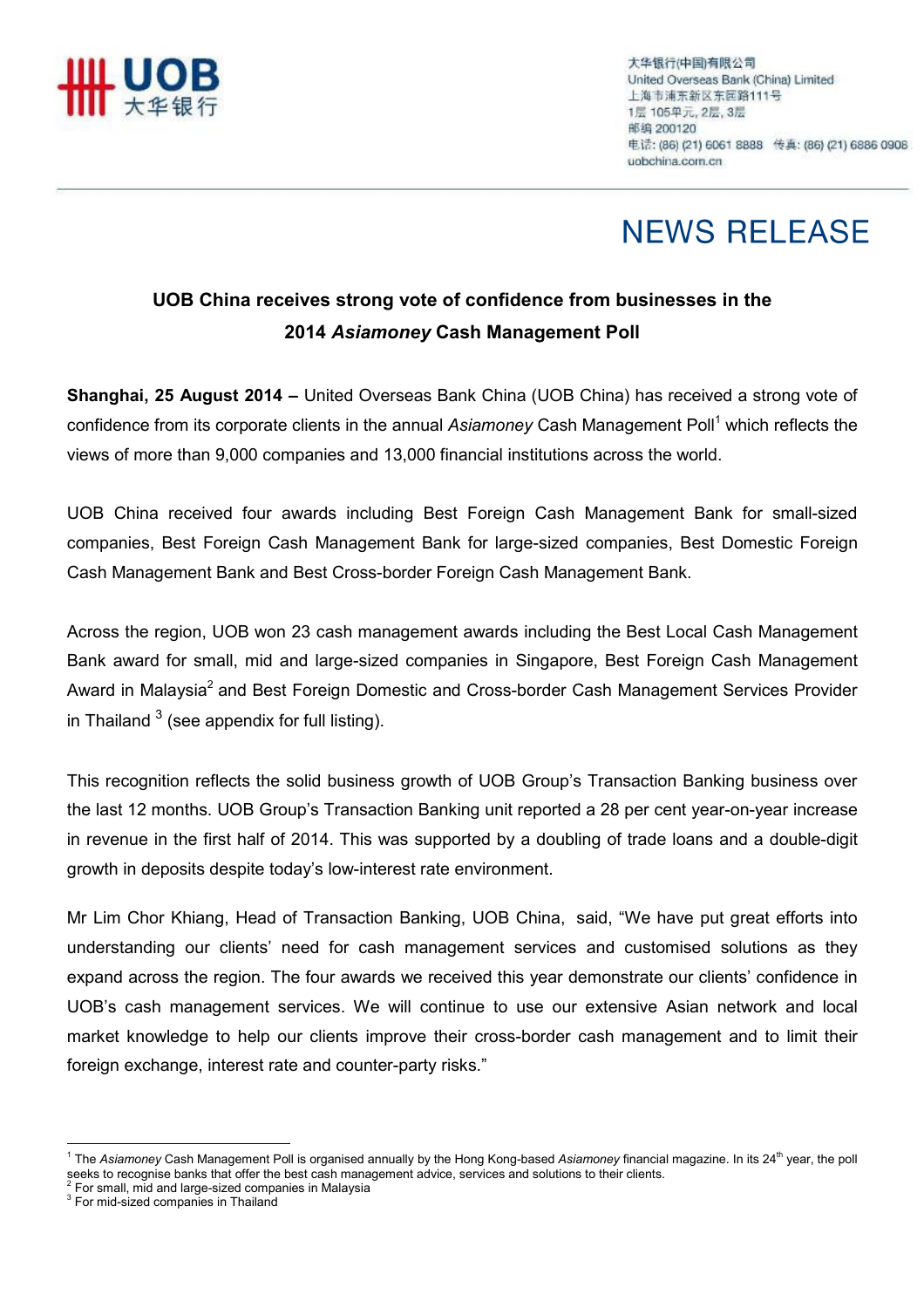

大华银行(中国)有限公司 United Overseas Bank (China) Limited 上海市浦东新区东园路111号 1层 105单元, 2层, 3层 邮编 200120 电话: (86) (21) 6061 8888 传真: (86) (21) 6886 0908 uobchina.com.cn

# **NEWS RELEASE**

To serve better the cross-border cash and trade needs of its clients, UOB has been expanding its talent pool in cash management and financial supply chain management. The Bank has also invested in developing an enhanced integrated electronic system for cash management, trade finance and supply chain services. The online system, called Business Internet Banking Plus (BIBPlus), provides companies with an end-to-end view of their cash flow and trade positions. This allows businesses to have better control and management of their working capital as they expand across the region.

- END -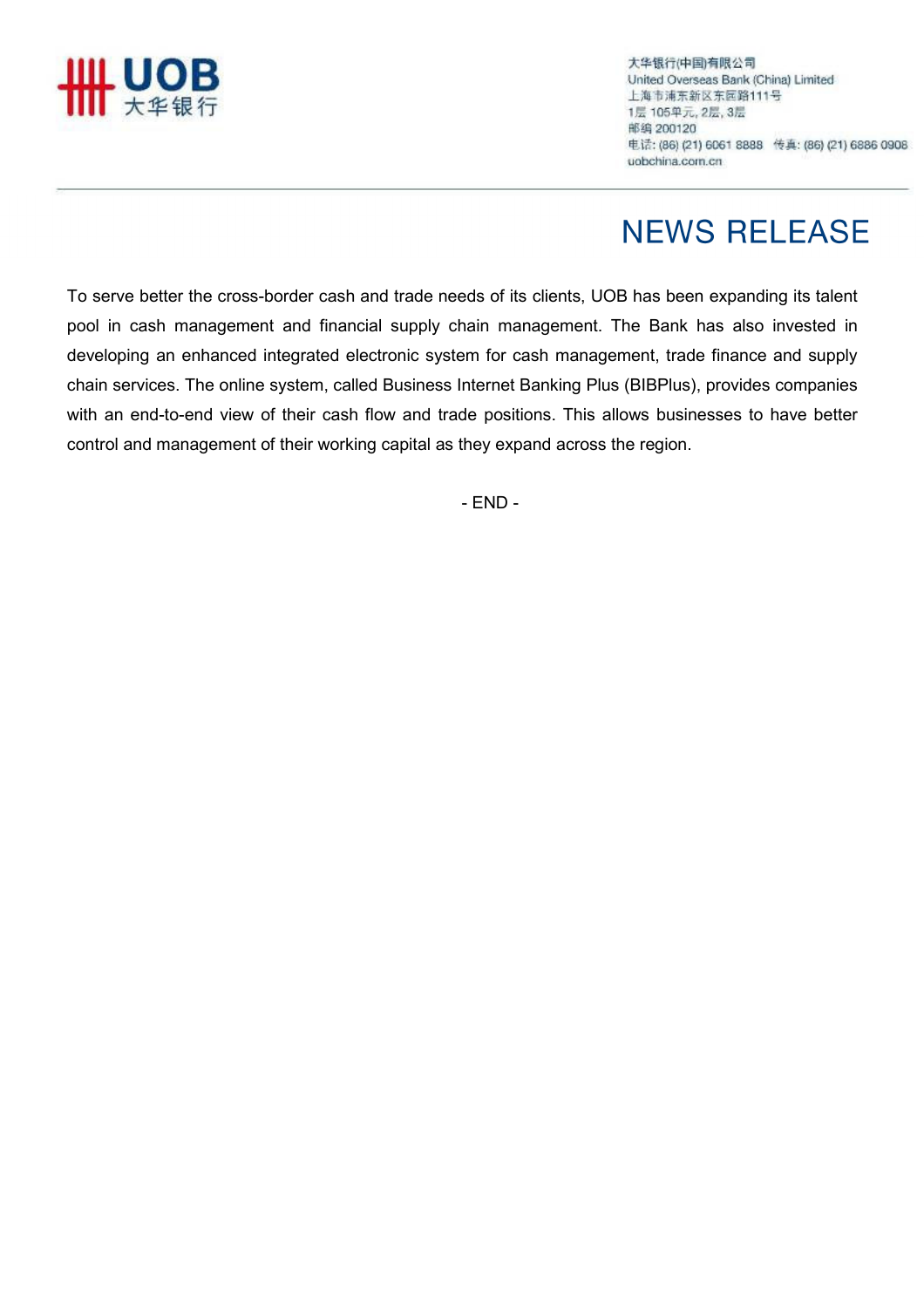

大华银行(中国)有限公司 United Overseas Bank (China) Limited 上海市浦东新区东园路111号 1层 105单元, 2层, 3层 邮编 200120 电话: (86) (21) 6061 8888 传真: (86) (21) 6886 0908 uobchina.com.cn

# **NEWS RELEASE**

### Appendix – List of Awards

### UOB Singapore

Best Local CM Bank in Singapore as voted by small sized corporates Best Local CM Bank in Singapore as voted by medium-sized corporates Best Local CM Bank in Singapore as voted by large-sized corporates

Best Overall Domestic CM Services in Singapore as voted by small-sized corporates Best Overall Domestic CM Services in Singapore as voted by medium-sized corporates

Best Overall Cross-Border CM Services in Singapore as voted by small-sized corporates Best Overall Cross-Border CM Services in Singapore as voted by medium-sized corporates Best Overall Cross-Border CM Services in Singapore as voted by large-sized corporates

Best Local Currency CM Services for SGD as voted by Financial Institutions

#### UOB China

Best Foreign CM Bank in China as voted by small-sized corporates Best Foreign CM Bank in China as voted by large-sized corporates

Best Foreign Domestic CM Services in China as voted by small-sized corporates Best Foreign Cross-Border CM Services in China as voted by small-sized corporates

#### UOB Malaysia

Best Foreign CM Bank in Malaysia as voted by small-sized corporates Best Foreign CM Bank in Malaysia as voted by medium-sized corporates Best Foreign CM Bank in Malaysia as voted by large-sized corporates

Best Foreign Domestic CM Services in Malaysia as voted by small-sized corporates Best Foreign Domestic CM Services in Malaysia as voted by medium-sized corporates Joint #1 Best Foreign Domestic CM Services in Malaysia as voted by large-sized corporates

Best Foreign Cross-Border CM Services in Malaysia as voted by small-sized corporates Best Foreign Cross- Border CM Services in Malaysia as voted by medium-sized corporates

#### UOB Thailand

Best Foreign Domestic CM Services in Thailand as voted by medium-sized corporates Best Foreign Cross- Border CM Services in Thailand as voted by medium-sized corporates